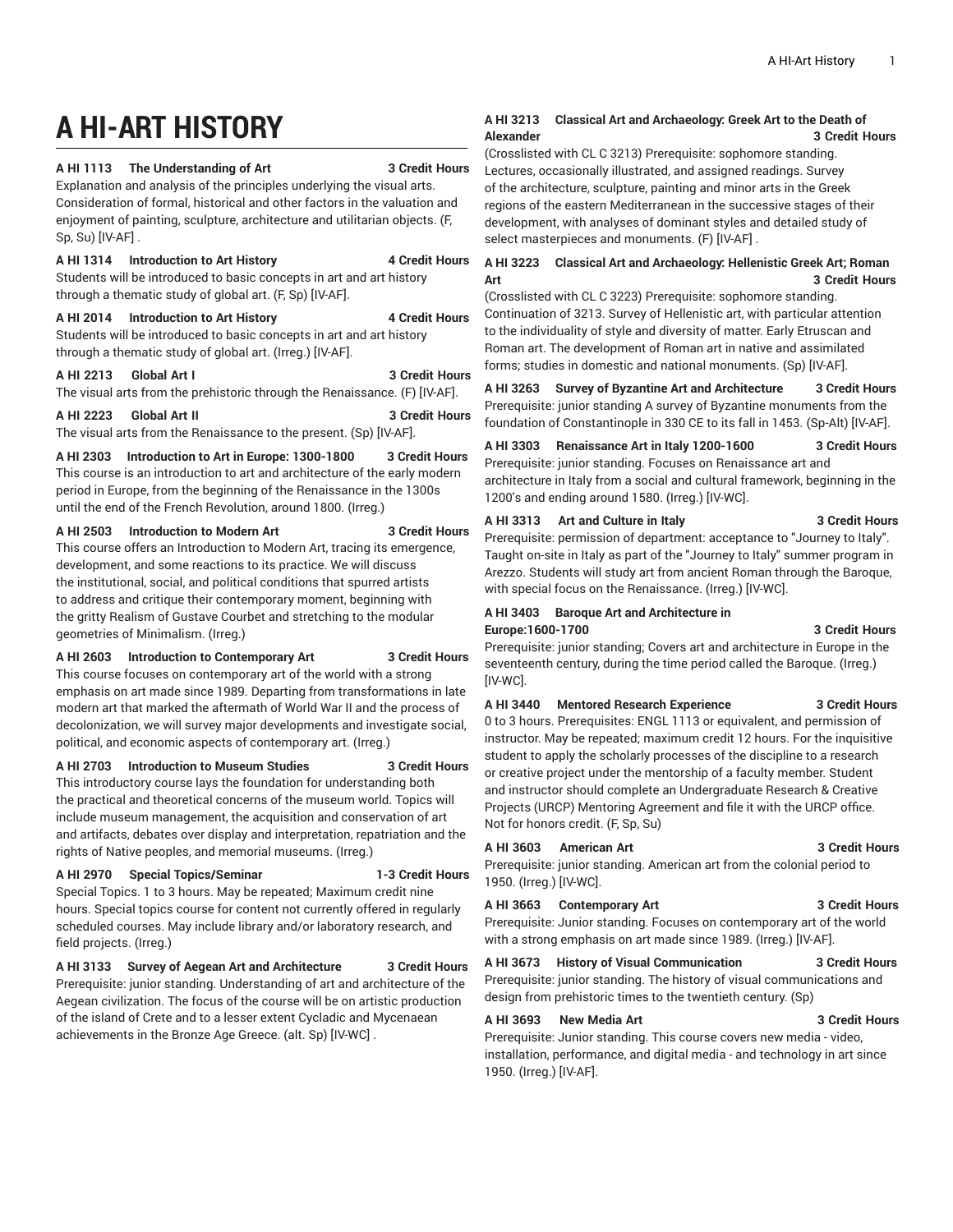#### **A HI 3733 Art of the American West 3 Credit Hours**

Prerequisite: ENGL 1213 and junior standing. An introduction to the art of the American West accompanied by close study of relevant primary and scholarly texts. Students will be responsible for active participation in class discussion and for a series of short papers and assessments designed to develop skills in writing and historical interpretation. (Irreg.)

# **A HI 3803 Pre-Columbian Art & Architecture of Meso- and South America 3 Credit Hours**

Prerequisite: junior standing. An overview of Pre-Columbian art and architecture in Meso-America from Prehistoric times until the Spanish intervention in the early 1500s. (F-alternate) [IV-NW].

#### **A HI 3833 Introduction to Native American Art 3 Credit Hours**

Prerequisite: Junior standing. Introduces students to the aesthetic achievements of the great geo-cultural traditions of Native North America: Woodlands, Plains, Southwest, Northwest Coast, and the Arctic. Ancient, historic, modern, and contemporary works of art are studied in their cultural, religious, and political contexts, emphasizing indigenous world views. (Irreg.) [IV-NW].

### **A HI 3903 Art History, Theory and Practice 3 Credit Hours**

Prerequisite: A HI 1314, A HI 2000-level elective, and junior standing; or permission of instructor. Introduction to the theory and practice of Art History required for the major involving consideration of the field's history, exposure to historical and contemporary approaches to its practice, and training in art historical writing and critical and visual analysis. (Irreg.)

#### **A HI 3913 American Visual Culture 3 Credit Hours**

Prerequisites: junior standing. Explores approaches to American visual culture, an interdisciplinary area of inquiry that considers the role of visual experience in everyday life. These include photography, cinema, television, digital media. and public art. We examine the key theorists, methodologies, and cultural practices that have shaped the field of Visual Culture Studies.(Irreg.)

#### **A HI 3960 Honors Reading 1-3 Credit Hours**

1 to 3 hours. Prerequisite: Admission to Honors Program. May be repeated; maximum credit six hours. Consists of topics designated by the instructor in keeping with the student's major program. The topics will cover materials not usually presented in the regular courses. (F, Sp, Su)

#### **A HI 3970 Honors Seminar 1-3 Credit Hours**

1 to 3 hours. Prerequisite: admission to Honors Program. May be repeated; maximum credit six hours. Subjects covered vary. Deals with concepts not usually treated in regular courses. (Irreg.)

### **A HI 3980 Honors Research 1-3 Credit Hours**

1 to 3 hours. Prerequisite: Admission to Honors Program. May be repeated; maximum credit six hours. Will provide an opportunity for the gifted Honors candidate to work at a special project in the student's field. (F, Sp, Su)

#### **A HI 3990 Independent Study 1-3 Credit Hours**

1 to 3 hours. Prerequisite: permission of instructor and junior standing. May be repeated once with change of content. Independent study may be arranged to study a subject not available through regular course offerings. (F, Sp, Su)

### **A HI 4163 Etruscan Art 3 Credit Hours**

(Slashlisted with 5163) Prerequisite: junior standing or permission of instructor. Examine and interpret selected works of Etruscan art in reference to the possible influences from the social, political, economic, literary, and religious "climate" of the time. No student may earn credit for both 4163 and 5163. (F) [IV-WC] .

#### **A HI 4273 Byzantine Icons 3 Credit Hours**

(Slashlisted with 5273) Prerequisite: junior standing. Byzantine images occupy a principal position at the heart of the Eastern Church and they are an organic part of daily services. The icon represents a vision of the invisible, and therefore a vision founded on divine knowledge which transforms the created work into the miracle working image. This Class will examine the challenging process of producing holiness and divinity through painting panels. No student may earn credit for both 4273 and 5273. (Irreg.) [IV-AF].

# **A HI 4353 Northern Renaissance Art 3 Credit Hours**

Prerequisite: junior standing. Painting, sculpture and architecture in Northern Europe from 1400-1600. The course will emphasize painting in Flanders, Germany and the Netherlands. (Alt. F) [IV-WC].

#### **A HI 4373 The Italian City: Renaissance and Baroque Architecture 3 Credit Hours**

(Slashlisted with 5373) Prerequisite: junior standing. Architecture and urban planning of Italy from about 1300-1700. Emphasis on the growth of the city and how new forms of social interaction affected the development of architecture and the urban setting. No student may earn credit for both 4373 and 5373. (Alt. F) [IV-WC] .

**A HI 4383 Italian Renaissance Art and Science 3 Credit Hours** Prerequisite: junior standing. Focuses on the confluence of science and art in Renaissance Italy through a study of materials, process, technique and structural issues addressed by artists in the creation of painting, sculpture, and architectures. (Su) [IV-WC].

# **A HI 4463 Issues in Northern Baroque Art 3 Credit Hours**

(Slashlisted with A HI 5463) Prerequisite: junior standing. Focuses on Northern Baroque art as case-study for examination of a variety of art historical methodologies and problems such as attribution, function, and meaning. No student may earn credit for both 4463 and 5463. (Irreg.)

#### **A HI 4503 Art of the 18th Century: The Age of Enlightenment 3 Credit Hours**

(Slashlisted with 5503) Prerequisite: junior standing. Emphasizes the interaction of art with scientific, literary, historic and philosophical innovations of the eighteenth century. Content includes painting, sculpture and architecture of Northern Europe. No student may earn credit for both 4503 and 5503. (Alt. Sp) [IV-WC] .

### **A HI 4553 Nineteenth-Century Art 3 Credit Hours**

(Slashlisted with A HI 5553) Prerequisite: junior standing. European art from the French Revolution to 1900, with particular emphasis on developments in French painting. Brief consideration of parallel trends in American art. No student may earn credit for both 4553 and 5553. (Irreg.) [IV-WC].

### **A HI 4633 Modern Art: Cezanne to 1950 3 Credit Hours**

(Slashlisted with 5633) Prerequisite: junior standing. European art from Post-Impressionism to 1950, including some American developments. Emphasis on painting and sculpture, with some consideration of architecture. No student may earn credit for both 4633 and 5633. (Irreg.) [IV-WC] .

### **A HI 4643 Art After Modernism 3 Credit Hours**

(Slashlisted with A HI 5643) Prerequisite: Junior standing. Examines the transition from modern to contemporary art in Europe and the United States between 1950 and 1989. No student may earn credit for both 4643 and 5643. (Irreg.)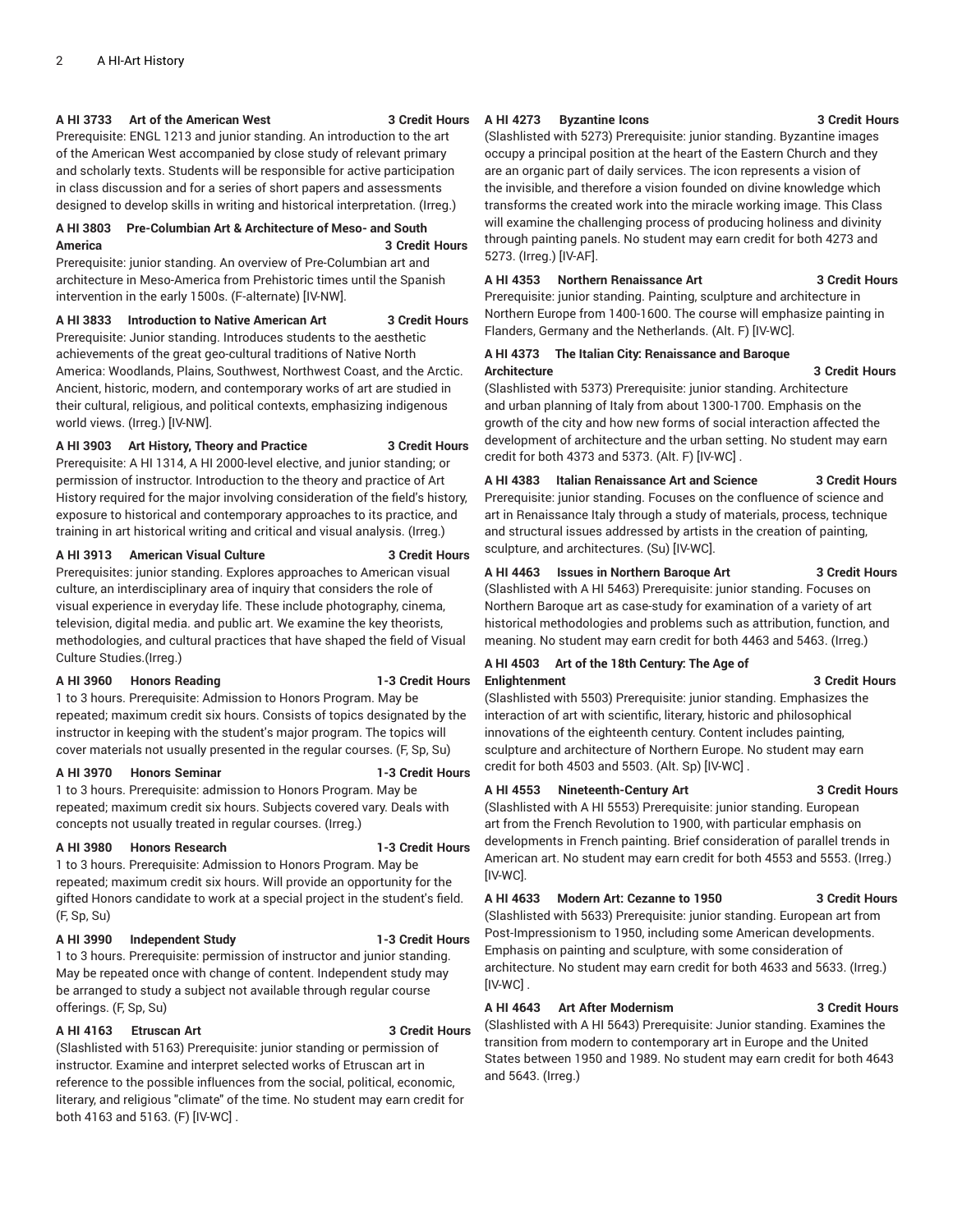#### **A HI 4693 World Modernisms 3 Credit Hours**

(Slashlisted with A HI 5693) Prerequisite: junior standing. Examines modernisms of the world between 1950 and 1989 with a strong emphasis on traditions outside the West. No student may earn credit for both 4693 and 5693. (Irreg.)

### **A HI 4723 Cinema of the American West: Then and Now 3 Credit Hours**

(Slashlisted with A HI 5723) Prerequisite: junior standing. Provides a critical overview of cinema of the American West from the 1930s to present day. Through screenings and course readings, examines the underlying components of Western films, including issues of race, class, ethnicity, gender, sexuality and ideology. Also explores the influence of painting and photography on cinema, as filmmakers both reinforced and reshaped popular imaginings of the American West. No student may earn credit for both 4723 and 5723. (Irreg.)

# **A HI 4743 The American West in Art, Photography and Popular Culture 3 Credit Hours**

(Slashlisted with 5743) Prerequisite: junior standing or permission of instructor. Focuses on the study of the Trans-Mississippi West, as seen through the eyes of artists and photographers from the early 19th century until today. A variety of media will be discussed, including paintings, prints, photography, and sculpture. The purpose of the course will be primarily to study Euro-American artistic conventions/tradition and how they have been employed in defining western history, culture, and native peoples as fact, fiction, and myth. No student may earn credit for both 4743 and 5743. (Irreg.) [IV-AF].

### **A HI 4753 The American West in Photography 3 Credit Hours**

(Slashlisted with 5753) Prerequisite: Junior standing or permission of the instructor. This course focuses on the study of the trans-Mississippi west as seen through the eyes of photographers from the early 19th century up to the present. The purpose of this course will primarily be to study Euro-American photographic conventions, traditions, and styles and how they have been employed in defining American western history, culture and native peoples as fact, artistic motif and myth. No student may earn credit for both 4753 and 5753. (Irreg.) [IV-WC] .

### **A HI 4823 20th Century American Indian Art History 3 Credit Hours** (Slashlisted with 5823) Prerequisite: junior standing. Examination and study of the arts of North American Indians. Included in the survey will be the examination of new materials, styles, and the shifts of gender roles in the creative arts. No student may earn credit for both 4823 and 5823. (F) [IV-NW] .

#### **A HI 4853 American Indian Women Artists 3 Credit Hours**

(Slashlisted with 5853) Prerequisite: Junior standing or permission of the instructor. Investigates the arts of indigenous women throughout the Americas. Students will participate in research, discussion of selected readings, written assignments and individual presentations concerning the non-western aesthetics and ideals that are found in arts of Indian women from the 20th century forward. No student may earn credit for both 4853 and 5853. (Irreg.) [IV-NW].

#### **A HI 4913 Seminar 3 Credit Hours**

(Slashlisted with 5913) Prerequisite: permission of instructor. May be repeated with change of content; maximum credit 12 hours. Advanced topics in art history. No student may earn credit for both 4913 and 5913. (Irreg.)

### **A HI 4930 Internship 1-6 Credit Hours**

1 to 6 hours. Prerequisite: permission of instructor; majors only. May be repeated; maximum credit 6 hours. Students arrange and participate in a professional work experience with an approved internship site. (Irreg.)

#### **A HI 4933 Process and Theory Workshop 3 Credit Hours**

(Slashlisted with A HI 5933; Crosslisted with ARTC 4933) Prerequisite: Junior standing or permission of instructor; majors only. May be repeated with change of subject; maximum credit 6 hours. The course will offer a deeper grounding in relevant theoretical issues, as students explore together the interdisciplinary landscapes of contemporary theory and assess their relevance for artistic practice and art historical research. No student may earn credit for both 4933 and 5933. (Irreg.)

#### **A HI 4943 Fieldwork for Art History 3 Credit Hours**

(Slashlisted with A HI 5943) Prerequisite: Junior standing and permission of instructor. Students will be introduced to the idea that strategies art historians have developed to interpret art can be applied to the full range of traces left by human beings in the natural world. This course stretches the disciple of art history in experimental ways, challenging the centrality of art, understood as the sort of object that belongs in a museum. No student may earn credit for both 4943 and 5943. (Irreg.)

#### **A HI 4953 Museum Studies 3 Credit Hours**

(Slashlisted with 5953) Prerequisite: junior standing. Analysis of problems in collecting, authenticating, exhibiting and conserving works of art. Attention is also given to museum architecture and administration, as well as to the cultural and educational role of the museum in the community. Field trips, projects and papers are required. No student may earn credit for both 4953 and 5953. (Irreg.)

#### **A HI 4960 Directed Readings 2-6 Credit Hours**

Prerequisite: six hours of upper-division art history and permission of instructor. May be repeated; maximum credit six hours. Research culminating in the preparation of papers using technical and critical literature in the history of art. (Irreg.)

#### **A HI 4970 Special Topics/Seminar 1-3 Credit Hours**

1 to 3 hours. Prerequisite: Senior standing or permission of instructor. May be repeated; maximum credit nine hours. Special topics or seminar course for content not currently offered in regularly scheduled courses. May include library and/or laboratory research and field projects. (Irreg.)

#### **A HI 4990 Independent Study 1-3 Credit Hours**

1 to 3 hours. Prerequisite: senior standing and permission of instructor. May be repeated; maximum credit six hours. Contracted independent study for a topic not currently offered in regularly scheduled courses. Independent study may include library and/or laboratory research and field projects. (Irreg.)

#### **A HI 4993 Senior Capstone Experience 3 Credit Hours**

Prerequisite: senior classification. May not be repeated for credit. Primary objective is to provide a culminating experience for the senior-year student. Satisfies the University-wide General Education Requirement for a capstone course for art history majors. (F, Sp) [V].

#### **A HI 5163 Etruscan Art 3 Credit Hours**

(Slashlisted with 4163) Prerequisite: graduate standing in the School of Art and Art History or permission of the instructor. Examine and interpret selected works of Etruscan art in reference to the possible influences from the social, political, economic, literary, and religious "climate" of the time. No student may earn credit for both 4163 and 5163. (Irreg.)

#### **A HI 5210 Graduate Readings 1-6 Credit Hours**

1 to 6 hours. Prerequisite: graduate standing in the School of Art and Art History or permission of the instructor. May be repeated with change of subject; maximum credit nine hours. Selected readings in art history. (Irreg.)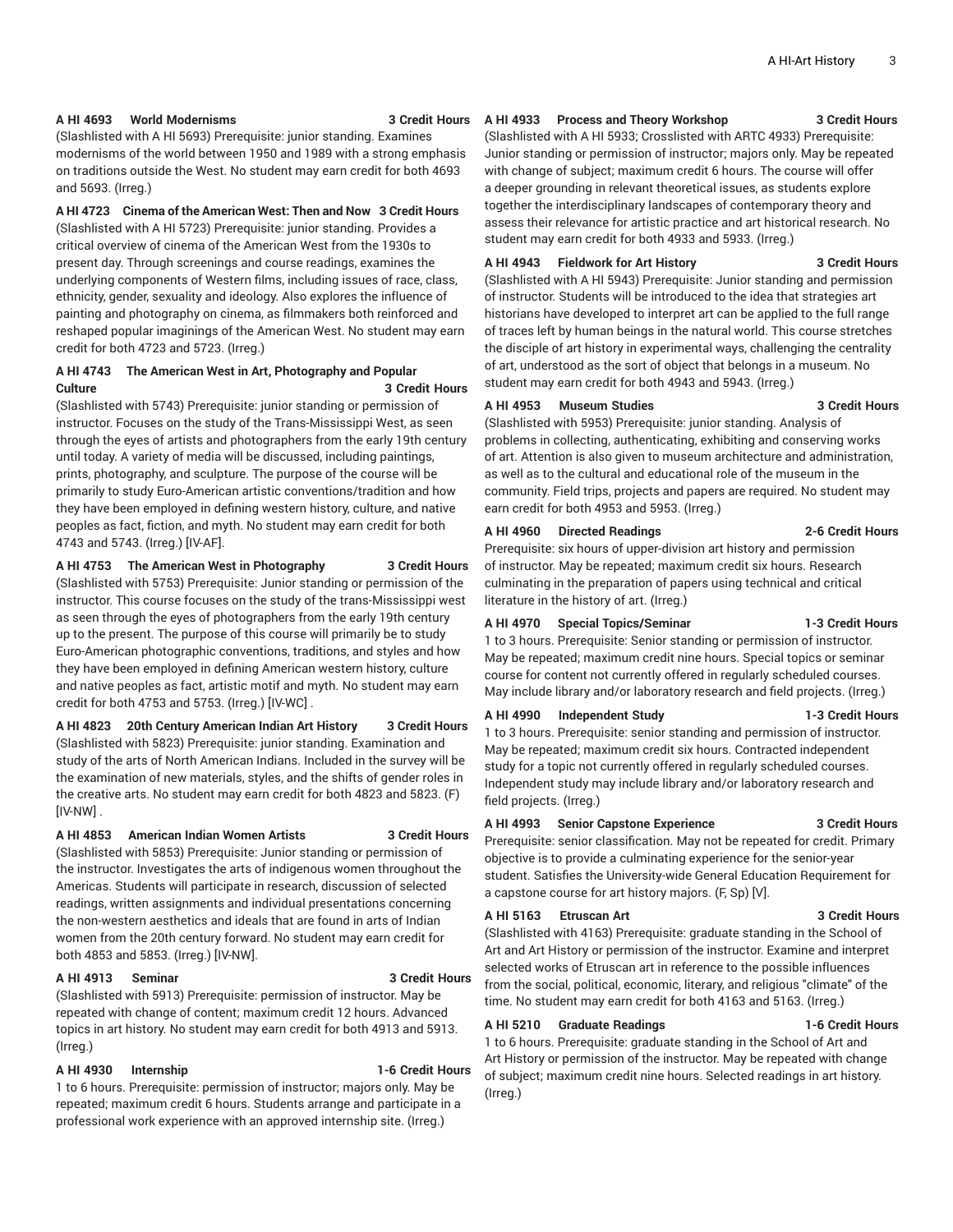#### **A HI 5220 Graduate Projects 1-6 Credit Hours**

1 to 6 hours. Prerequisite: graduate standing in the School of Art and Art History or permission of the instructor. May be repeated with change of subject; maximum credit nine hours. Individual problems on selected topics. (Irreg.)

#### **A HI 5273 Byzantine Icons 3 Credit Hours**

(Slashlisted with 4273) Prerequisite: graduate standing in the School of Art and Art History or permission of the instructor. Byzantine images occupy a principal position at the heart of the Eastern Church and they are an organic part of daily services. The icon represents a vision of the invisible, and therefore a vision founded on divine knowledge which transforms the created work into the miracle working image. This class will examine the challenging process of producing holiness and divinity through painting panels. No student may earn credit for both 4273 and 5273. (Irreg.)

# **A HI 5373 The Italian City: Renaissance and Baroque Architecture 3 Credit Hours**

(Slashlisted with 4373) Prerequisite: graduate standing in the School of Art and Art History or permission of the instructor. Architecture and urban planning of Italy from about 1300-1700. Emphasis on the growth of the city and how new forms of social interaction affected the development of architecture and the urban setting. No student may earn credit for both 4373 and 5373. (Irreg.)

#### **A HI 5463 Issues in Northern Baroque Art 3 Credit Hours**

(Slashlisted with A HI 4463) Prerequisite: Prerequisite: graduate standing in the School of Art and Art History or permission of the instructor. Looks at northern Baroque art as a case study for the examination of a variety of art historical problems such as attribution, function, interpretation, and symbolism. No student may earn credit for both 4463 and 5463. (Irreg.)

### **A HI 5503 Art of the 18th Century: The Age of Enlightenment 3 Credit Hours**

(Slashlisted with 4503) Prerequisite: graduate standing in the School of Art and Art History or permission of the instructor. Emphasizes the interaction of art with scientific, literary, historic and philosophical innovations of the eighteenth century. Content includes painting, sculpture and architecture of Northern Europe. No student may earn credit for both 4503 and 5503. (Irreg.)

#### **A HI 5553 Nineteenth-Century Art 3 Credit Hours**

(Slashlisted with A HI 4553) Prerequisite: graduate standing in the School of Art and Art History or permission of the instructor. European art from the French Revolution to 1900, with particular emphasis on developments in French painting. Brief consideration of parallel trends in American art. No student may earn credit for both 4553 and 5553. (Irreg.)

#### **A HI 5633 Modern Art: Cezanne to 1950 3 Credit Hours**

(Slashlisted with 4633) Prerequisite: graduate standing in the School of Art and Art History or permission of the instructor. European art from Postimpressionism to 1950, including some American developments. Emphasis on painting and sculpture, with some consideration of architecture. No student may earn credit for both 4633 and 5633. (Irreg.)

#### **A HI 5643 Art After Modernism 3 Credit Hours**

(Slashlisted with A HI 4643) Prerequisites: graduate standing; permission of instructor. Examines the transition from modern to contemporary art in Europe and the United States between 1950 and 1989. No student may earn credit for both 4643 and 5643. (Irreg.)

# **A HI 5693 World Modernisms 3 Credit Hours**

(Slashlisted with A HI 4693) Prerequisites: graduate standing; permission of instructor. Examines modernisms of the world between 1960 and 1989 with a strong emphasis on traditions outside the West. No student may earn credit for both 4693 and 5693. (Irreg.)

**A HI 5723 Cinema of the American West: Then and Now 3 Credit Hours** (Slashlisted with A HI 4723) Prerequisite: graduate standing; majors only or permission of instructor. Provides a critical overview of cinema of the American West from the 1930s to present day. Through screenings and course readings, examines the underlying components of Western films, including issues of race, class, ethnicity, gender, sexuality, and ideology. Also explores the influence of painting and photography on cinema, as filmmakers both reinforced and reshaped popular imaginings of the American West. No student may earn credit for both 4723 and 5723. (Irreg.)

# **A HI 5743 The American West in Art, Photography, and Popular Culture 3 Credit Hours**

(Slashlisted with 4743) Prerequisite: graduate standing in the School of Art and Art History or permission of the instructor. Focuses on the study of the Trans-Mississippi West, as seen through the eyes of artists and photographers from the early 19th century until today. A variety of media will be discussed, including paintings, prints, photography, and sculpture. The purpose of the course will be primarily to study Euro-American artistic conventions/tradition and how they have been employed in defining western history, culture, and native peoples as fact, fiction, and myth. No student may earn credit for both 4743 and 5743. (Irreg.)

#### **A HI 5753 The American West in Photography 3 Credit Hours**

(Slashlisted with 4753) Prerequisite: graduate standing in the School of Art and Art History or permission of the instructor. This course focuses on the study of the trans-Mississippi west as seen through the eyes of photographers from the early 19th century up to the present. The purpose of this course will primarily be to study Euro-American photographic conventions, traditions, and styles and how they have been employed in defining American western history, culture and native peoples as fact, artistic motif and myth. No student may earn credit for both 4753 and 5753. (Irreg.)

**A HI 5763 The American West in Myth and Memory 3 Credit Hours** Prerequisite: graduate standing; majors only or permission of instructor. An interdisciplinary graduate seminar that critically addresses the mythologies of the American West, and the ways they are remembered and expressed over generations. Spanning topics such as colonization, the nuclear west, and terrorism, the course explores the schism between individual memories and public accounts of collective trauma, and the resulting debates over how to remember. Thematically examines expressions of memory through films, memorials, museum exhibits, and other forms of visual culture. (Irreg.)

**A HI 5823 20th Century American Indian Art History 3 Credit Hours** (Slashlisted with 4823) Prerequisite: graduate standing in the School of Art and Art History or permission of the instructor. Examination and study of the arts of North American Indians. Included in the survey will be the examination of new materials, styles, and the shifts of gender roles in the creative arts. No student may earn credit for both 4823 and 5823. (Irreg.)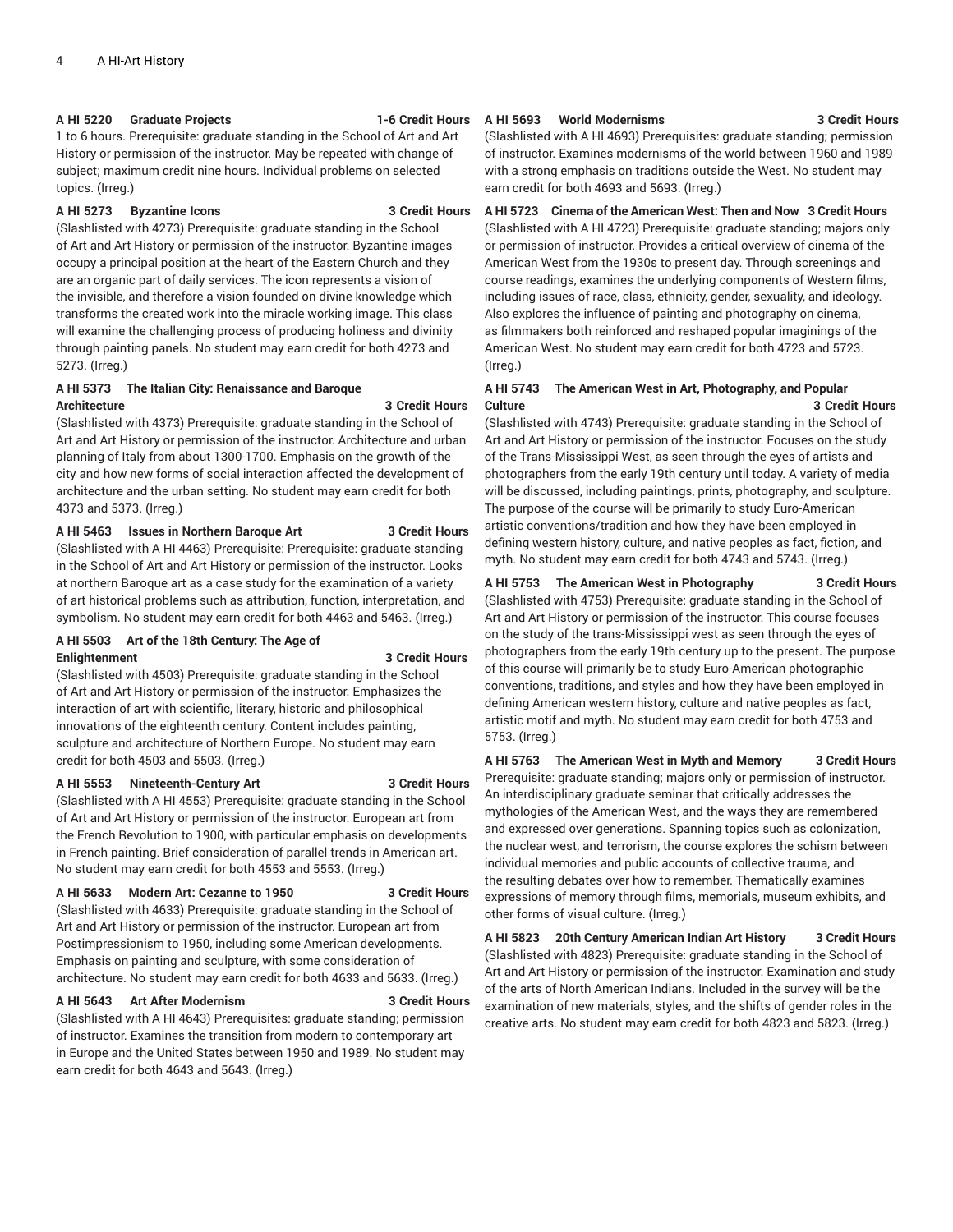#### **A HI 5853 American Indian Women Artists 3 Credit Hours**

(Slashlisted with 4853) Prerequisite: graduate standing in the School of Art and Art History or permission of the instructor. Investigates the arts of indigenous women throughout the Americas. Students will participate in research, discussion of selected readings, written assignments and individual presentations concerning the non-western aesthetics and ideals that are found in arts of Indian women from the 20th century forward. No student may earn credit for both 4853 and 5853. (Irreg.)

**A HI 5903 Methodologies and Theories in Art History 3 Credit Hours**

Prerequisite: graduate standing in art history or senior standing with permission of instructor. A study of various scholarly approaches to the history of art, as well as the theories which inform these approaches. Preparation of bibliographies; short presentations and papers. (Irreg.)

#### **A HI 5911 Teaching of Art History 1 Credit Hour**

Prerequisites: graduate standing; permission of instructor. Introduction to pedagogy for art history graduate students. It is required for Graduate Teaching Assistants with teaching assignments, and they should normally take it in the first semester of their appointment. The course focuses on principles and practices of good teaching and uses handson methods to encourage students to gain confidence and share ideas. Through a series of practical assignments students will increase their competency in creating and evaluating assignments, developing syllabi, and leading discussion sections. (Irreg.)

# **A HI 5912 Professional Writing for Art Historians 2 Credit Hours**

Prerequisites: graduate standing; permission of instructor. This course is intended for graduate students pursuing an art history degree at the M.A. or Ph.D. level. It aims to teach professional writing skills necessary for a career in academia or the art world with a focus on proposals for conferences and grants. (Irreg.)

#### **A HI 5913 Seminar 3 Credit Hours**

(Slashlisted with 4913) Prerequisite: permission of instructor. May be repeated with change of content; maximum credit twelve hours. Advanced topics in art history. No student may earn credit for both 4913 and 5913. (Irreg.)

#### **A HI 5930 Graduate Internship 1-6 Credit Hours**

Prerequisite: graduate standing; permission of instructor. Variable credit: 1-6 hours. May be repeated; maximum credit 6 credit hours. An Internship is a planned work experience related to a student's personal career and academic goals. It can help a student learn about a career, apply knowledge gained in the classroom, develop skills, and enrich the student's understanding of a variety of art organizations. The primary purpose of an internship is to help relate academic experiences with those in the workplace. (Irreg.)

### **A HI 5933 Process and Theory Workshop 3 Credit Hours**

(Slashlisted with A HI 4933; Crosslisted with ARTC 5933) Prerequisite: Graduate standing and permission of instructor. May be repeated with change of subject; maximum credit 6 hours. The course will offer a deeper grounding in relevant theoretical issues, as students explore together the interdisciplinary landscapes of contemporary theory and assess their relevance for artistic practice and art historical research. No student may earn credit for both 4933 and 5933. (Irreg.)

#### **A HI 5943 Fieldwork for Art History 3 Credit Hours**

(Slashlisted with A HI 4943) Prerequisite: Graduate standing and permission of instructor. Students will be introduced to the idea that strategies art historians have developed to interpret art can be applied to the full range of traces left by human beings in the natural world. This course stretches the discipline of art history in experimental ways, challenging the centrality of art, understood as the sort of object that belongs in a museum. No student may earn credit for both 4943 and 5943. (Irreg.)

# **A HI 5953 Museum Studies 3 Credit Hours**

(Crosslisted with 4953) Prerequisite: graduate standing in the School of Art and Art History or permission of the instructor. Analysis of problems in collecting, authenticating, exhibiting and conserving works of art. Attention is also given to museum architecture and administration, as well as to the cultural and educational role of the museum in the community. Field trips, projects and papers are required. No student may earn credit for both 4953 and 5953. (Irreg.)

#### **A HI 5960 Directed Readings 2-6 Credit Hours**

Prerequisite: permission of instructor. May be repeated; maximum credit six hours. Research culminating in the preparation of papers using technical and critical literature in the history of art. (Irreg.)

### **A HI 5970 Special Topics/Seminar 1-3 Credit Hours**

1 to 3 hours. Prerequisite: Graduate standing or permission of instructor. May be repeated; maximum credit nine hours. Special topics or seminar course for content not currently offered in regularly scheduled courses. May include library and/or laboratory research and field projects. (Irreg.)

#### **A HI 5972 Thesis Proposal 2-2 Credit Hours**

Prerequisite: graduate standing in the School of Art and Art History or permission of the instructor. Students will create a research topic, select a thesis committee and formulate a proposal and bibliography approved by their committee. (Irreg.)

#### **A HI 5980 Research for Master's Thesis 2-9 Credit Hours**

2 to 9 hours. Prerequisite: graduate standing in the School of Art and Art History or permission of the instructor. May be repeated for credit; maximum credit applicable toward degree, four hours. Directed research culminating in the completion of the master's thesis. (Irreg.)

#### **A HI 5990 Independent Study 1-3 Credit Hours**

1 to 3 hours. Prerequisite: Graduate standing and permission of instructor. May be repeated; maximum credit nine hours. Contracted independent study for a topic not currently offered in regularly scheduled courses. Independent study may include library and/or laboratory research and field projects. (Irreg.)

### **A HI 5993 Special Studies 3 Credit Hours**

Prerequisite: graduate standing in the School of Art and Art History or permission of the instructor. May be repeated; maximum credit twelve hours. Advanced studies in various periods of art history, given under stated titles determined semester by the instructor involved. (Irreg.)

# **A HI 6203 Native American Art 3 Credit Hours**

Prerequisite: graduate standing in the School of Art and Art History or permission of the instructor. May be repeated with change in topic; maximum credit 12 hours. Advanced seminar that will examine in depth various concepts, individuals, schools, movements, or themes. Topics may include: Oklahoma Native American artist; Ledger art; art of Native American people; contemporary Native American painters; Native American sculptors; southwestern Native American weaving; jewelry; beadwork; potteries; coastal American art of the northwest; and native arts of Hawaii. (Irreg.)